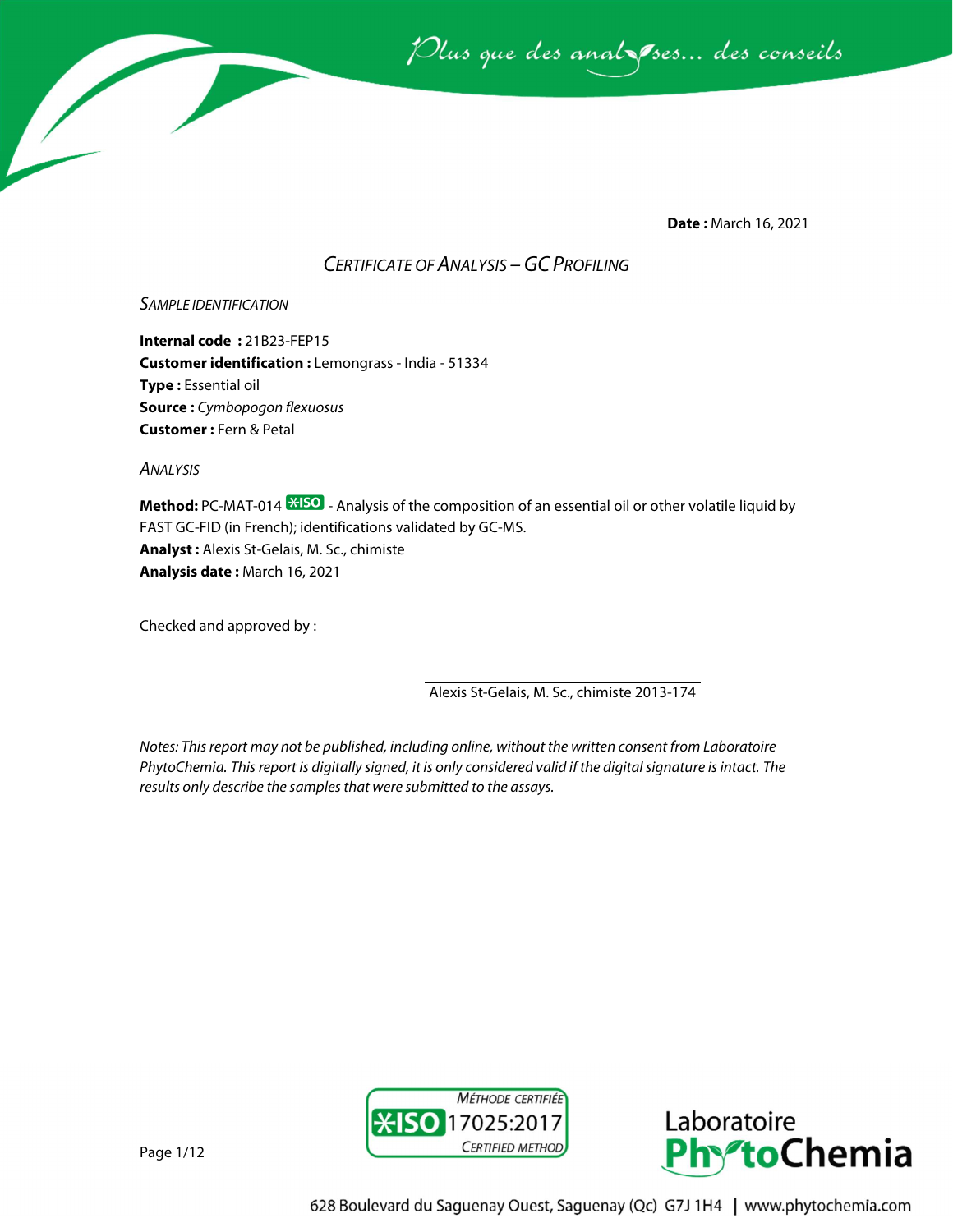# *PHYSICOCHEMICAL DATA*

**Physical aspect:** Yellow liquid **Refractive index:** 1.4852 ± 0.0003 (20 °C; method PC-MAT-016)

## *CONCLUSION*

No adulterant, contaminant or diluent has been detected using this method.



PhytoChemia<br>PhytoChemia<br>*Plus que des analyses... des conseils*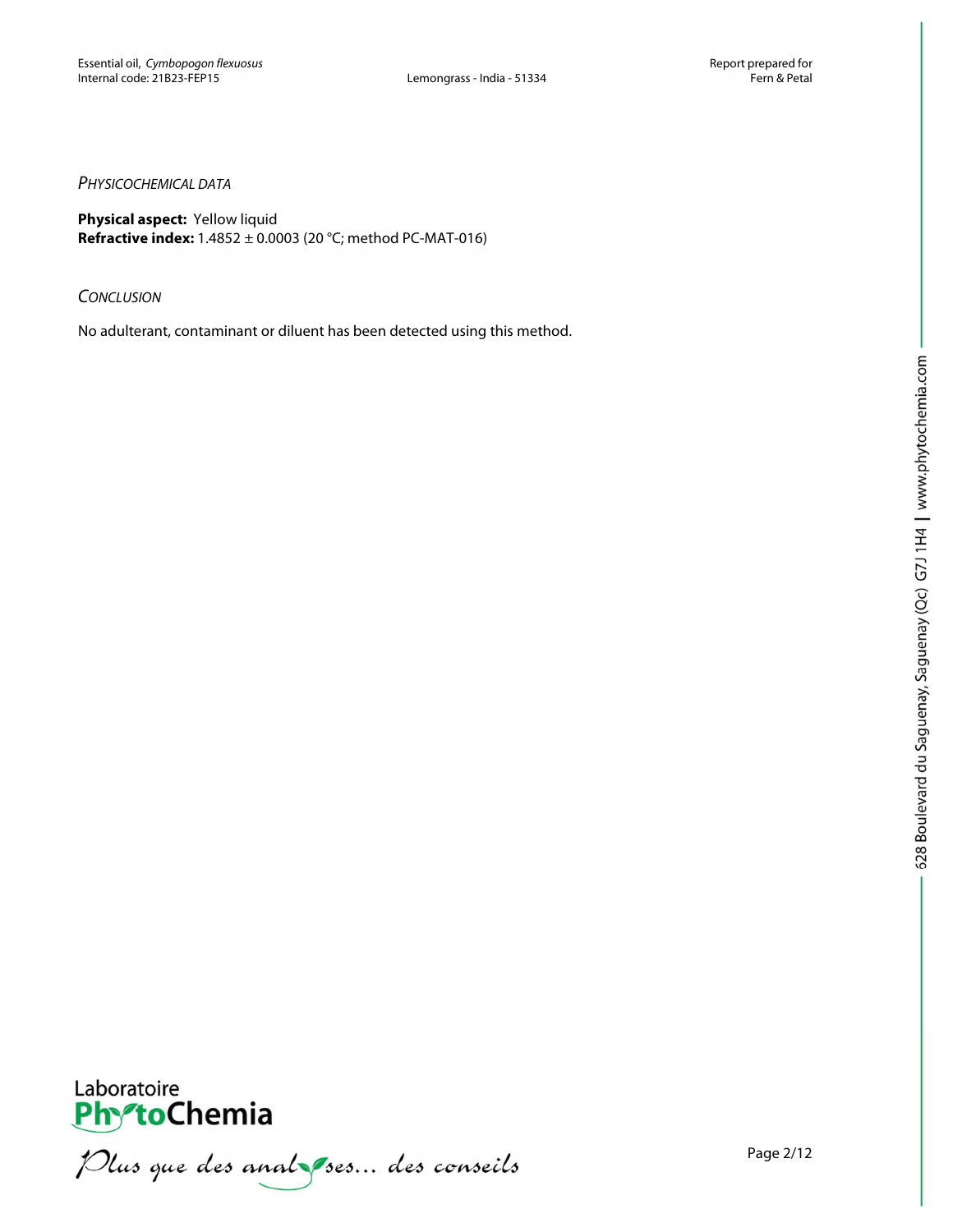# *ANALYSIS SUMMARY – CONSOLIDATED CONTENTS*

New readers of similar reports are encouraged to read table footnotes at least once.

| Identification                    | $\%$ | <b>Class</b>           |
|-----------------------------------|------|------------------------|
| Isobutyral                        | tr   | Aliphatic aldehyde     |
| 2-Methyl-3-buten-2-ol             | 0.05 | Aliphatic alcohol      |
| Isovaleral                        | 0.01 | Aliphatic aldehyde     |
| 2-Methylbutyral                   | 0.01 | Aliphatic aldehyde     |
| 2-Ethylfuran                      | tr   | Furan                  |
| Isoamyl alcohol                   | 0.01 | Aliphatic alcohol      |
| 2-Methylbutanol                   | tr   | Aliphatic alcohol      |
| Hexanal                           | tr   | Aliphatic aldehyde     |
| Unknown                           | 0.01 | Unknown                |
| (3Z)-Hexenol                      | 0.02 | Aliphatic alcohol      |
| 4-Heptanone                       | 0.02 | Aliphatic ketone       |
| Tricyclene                        | 0.11 | Monoterpene            |
| a-Pinene                          | 0.14 | Monoterpene            |
| Camphene                          | 0.78 | Monoterpene            |
|                                   | 0.01 |                        |
| Thuja-2,4(10)-diene               | 0.01 | Monoterpene            |
| Benzaldehyde                      | 0.01 | Simple phenolic        |
| $\beta$ -Pinene                   |      | Monoterpene            |
| Dehydro-1,8-cineole               | 0.04 | Monoterpenic ether     |
| 6-Methyl-5-hepten-2-one           | 1.27 | Aliphatic ketone       |
| Myrcene                           | 0.04 | Monoterpene            |
| Unknown                           | 0.03 | Aliphatic ester        |
| 6-Methyl-5-hepten-2-ol            | 0.03 | Aliphatic alcohol      |
| Octanal                           | 0.09 | Aliphatic aldehyde     |
| a-Terpinene                       | 0.01 | Monoterpene            |
| para-Cymene                       | 0.01 | Monoterpene            |
| Limonene                          | 0.20 | Monoterpene            |
| 1,8-Cineole                       | 0.01 | Monoterpenic ether     |
| Benzeneacetaldehyde               | 0.01 | Simple phenolic        |
| $(Z)$ - $\beta$ -Ocimene          | 0.17 | Monoterpene            |
| Seudenone?                        | 0.01 | Aliphatic ketone       |
| $(E)$ -β-Ocimene                  | 0.11 | Monoterpene            |
| 2,6-Dimethyl-5-heptenal (melonal) | 0.03 | Aliphatic aldehyde     |
| γ-Terpinene                       | 0.01 | Monoterpene            |
| cis-Linalool oxide (fur.)         | 0.02 | Monoterpenic alcohol   |
| 4-Nonanone                        | 0.79 | Aliphatic ketone       |
| Camphenilone                      | 0.03 | Normonoterpenic ketone |
| Terpinolene                       | 0.04 | Monoterpene            |
| trans-Linalool oxide (fur.)       | 0.13 | Monoterpenic alcohol   |
| 4-Nonanol                         | 0.02 | Aliphatic alcohol      |
| Rosefuran                         | 0.20 | Monoterpenic ether     |
| Linalool                          | 0.96 | Monoterpenic alcohol   |
| cis-Chrysanthemal?                | 0.05 | Monoterpenic aldehyde  |
| (Z)-6-Methyl-3,5-heptadien-2-one  | 0.04 | Aliphatic ketone       |
| Unknown                           | 0.01 | Unknown                |
| trans-para-Mentha-2,8-dien-1-ol   | 0.02 | Monoterpenic alcohol   |

Laboratoire<br>PhytoChemia<br>*Plus que des analyses... des conseils* 

Page 3/12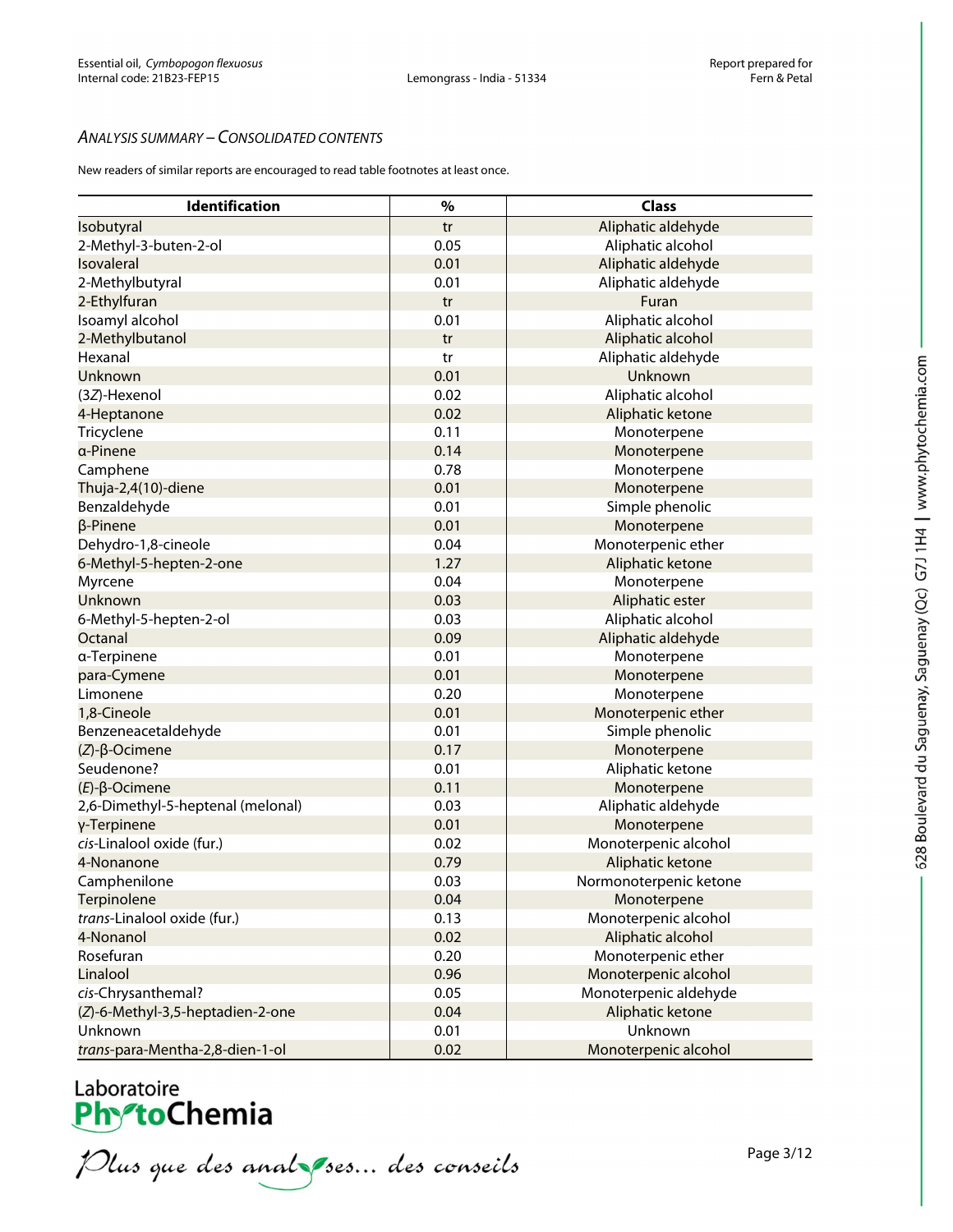| Unknown                   | 0.14         | Unknown                |
|---------------------------|--------------|------------------------|
| Unknown                   | 0.01         | Unknown                |
| trans-Chrysanthemal       | 0.27         | Monoterpenic aldehyde  |
| exo-Isocitral             | 0.08         | Monoterpenic aldehyde  |
| Citronellal               | 2.14         | Monoterpenic aldehyde  |
| <b>Borneol</b>            | 0.20         | Monoterpenic alcohol   |
| Isoneral                  | 0.42         | Monoterpenic aldehyde  |
| Unknown                   | 0.11         | Oxygenated monoterpene |
| Terpinen-4-ol             | $0.25*$      | Monoterpenic alcohol   |
| Rosefuran oxide           | $[0.25]^{*}$ | Monoterpenic ether     |
| Isogeranial               | 0.67         | Monoterpenic aldehyde  |
| a-Terpineol               | 0.13         | Monoterpenic alcohol   |
| Unknown                   | 0.05         | Unknown                |
| Myrtenal                  | 0.01         | Monoterpenic aldehyde  |
| trans-Isopiperitenol      | 0.06         | Monoterpenic alcohol   |
| Unknown                   | 0.05         | Oxygenated monoterpene |
| Decanal                   | 0.13         | Aliphatic aldehyde     |
| cis-Isopiperitenol        | 0.01         | Monoterpenic alcohol   |
| 2,3-Epoxyneral?           | 0.03         | Monoterpenic aldehyde  |
| <b>Nerol</b>              | 0.24         | Monoterpenic alcohol   |
| Citronellol               | 0.16         | Monoterpenic alcohol   |
| <b>Neral</b>              | 28.50        | Monoterpenic aldehyde  |
| Piperitone                | 0.11         | Monoterpenic ketone    |
| $(E)$ -Isogeraniol?       | 0.03         | Monoterpenic alcohol   |
| Geraniol                  | 7.34         | Monoterpenic alcohol   |
| Geranial                  | 37.46        | Monoterpenic aldehyde  |
| Unknown                   | 0.09         | Oxygenated monoterpene |
| 2-Undecanone              | 0.05         | Aliphatic ketone       |
| Geranyl formate           | 0.07         | Monoterpenic ester     |
| Neric acid                | 0.06         | Monoterpenic acid      |
| Unknown                   | 0.10         | Unknown                |
| a-Cubebene                | 0.02         | Sesquiterpene          |
| Citronellyl acetate       | 0.08         | Monoterpenic ester     |
| Cyclosativene I           | 0.16         | Sesquiterpene          |
| Cyclosativene II          | 0.05         | Sesquiterpene          |
| Geranic acid              | 0.28         | Aliphatic acid         |
| Neryl acetate             | 0.03         | Monoterpenic ester     |
| α-Copaene                 | 0.11         | Sesquiterpene          |
| β-Bourbonene              | 0.04         | Sesquiterpene          |
| Geranyl acetate           | 4.13         | Monoterpenic ester     |
| β-Cubebene                | 0.09         | Sesquiterpene          |
| β-Elemene                 | 0.22         | Sesquiterpene          |
| β-Caryophyllene           | 1.77         | Sesquiterpene          |
| β-Ylangene                | 0.04         | Sesquiterpene          |
| $\beta$ -Copaene          | 0.06         | Sesquiterpene          |
| trans-a-Bergamotene       | 0.02         | Sesquiterpene          |
| (E)-Isoeugenol            | 0.38         | Phenylpropanoid        |
| a-Humulene                | 0.24         | Sesquiterpene          |
| trans-Cadina-1(6),4-diene | 0.03         | Sesquiterpene          |
| Germacrene D              | 0.15         | Sesquiterpene          |
| γ-Amorphene               | 0.01         | Sesquiterpene          |
| epi-Cubebol               | 0.19         | Sesquiterpenic alcohol |

Plus que des analzes... des conseils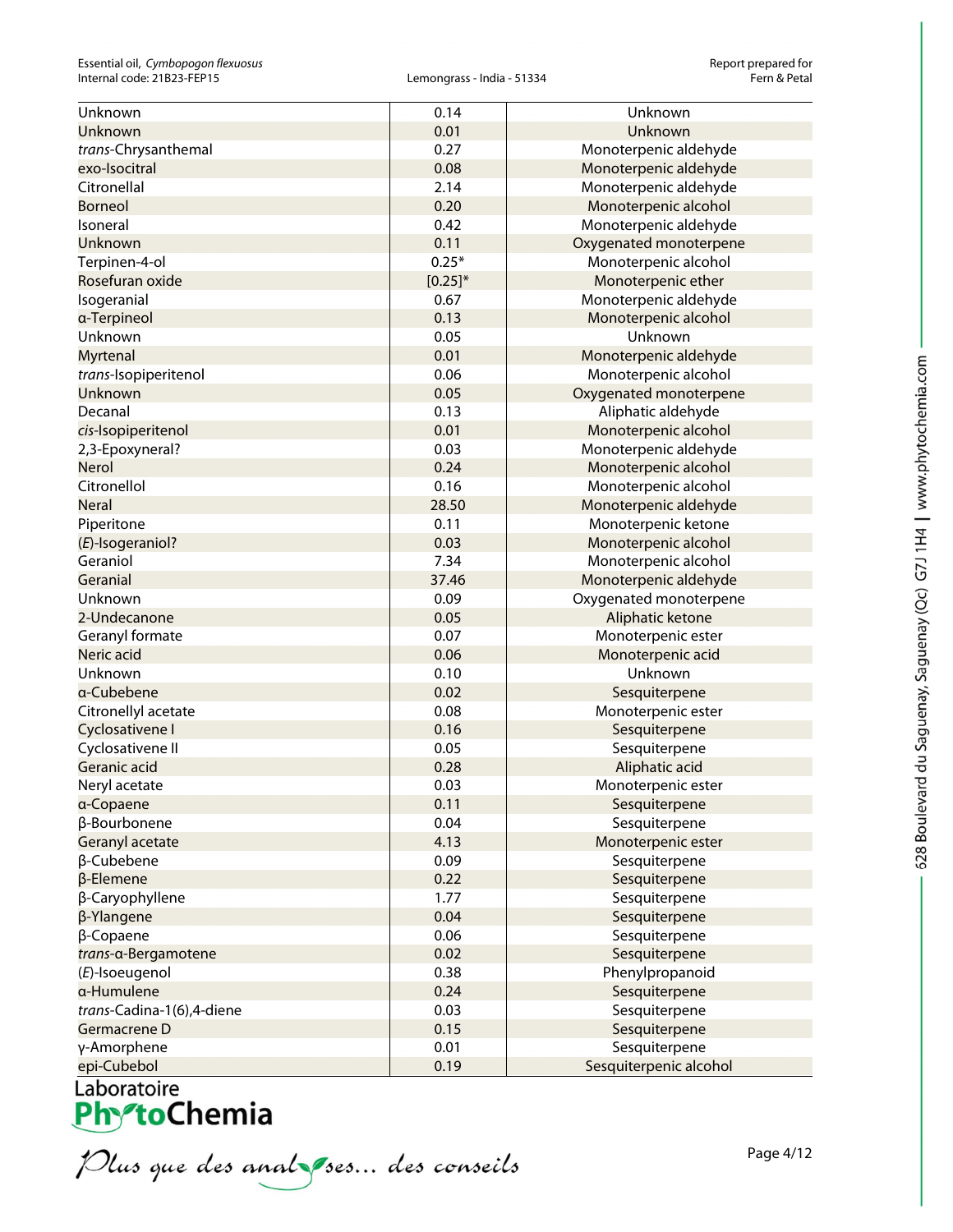| a-Muurolene                | 0.14   | Sesquiterpene           |
|----------------------------|--------|-------------------------|
| γ-Cadinene                 | 1.08   | Sesquiterpene           |
| Cubebol                    | 0.37   | Sesquiterpenic alcohol  |
| δ-Cadinene                 | 0.39   | Sesquiterpene           |
| $(E)-\gamma$ -Bisabolene   | 0.15   | Sesquiterpene           |
| a-Cadinene                 | 0.06   | Sesquiterpene           |
| $(E)$ -a-Bisabolene        | 0.04   | Sesquiterpene           |
| a-Elemol                   | 0.08   | Sesquiterpenic alcohol  |
| Germacrene B               | 0.04   | Sesquiterpene           |
| Geranyl butyrate           | 0.05   | Monoterpenic ester      |
| Caryophyllene oxide        | 0.51   | Sesquiterpenic ether    |
| Caryophyllene oxide isomer | 0.06   | Sesquiterpenic ether    |
| Humulene epoxide II        | 0.05   | Sesquiterpenic ether    |
| Selin-6-en-4α-ol isomer    | 0.03   | Sesquiterpenic alcohol  |
| 1-epi-Cubenol              | 0.05   | Sesquiterpenic alcohol  |
| Cubenol                    | 0.04   | Sesquiterpenic alcohol  |
| β-Eudesmol                 | 0.01   | Sesquiterpenic alcohol  |
| a-Eudesmol                 | 0.01   | Sesquiterpenic alcohol  |
| (2E,6E)-Farnesal           | 0.02   | Sesquiterpenic aldehyde |
| Neophytadiene              | 0.01   | Diterpene               |
| Phytone                    | 0.01   | Terpenic ketone         |
| Geranyl caprylate          | 0.01   | Monoterpenic ester      |
| Unknown                    | 0.06   | Unknown                 |
| Unknown                    | 0.07   | Unknown                 |
| <b>Dicitral</b>            | 0.09   | Diterpenic aldehyde     |
| Unknown                    | 0.02   | Unknown                 |
| Unknown                    | 0.02   | Unknown                 |
| Unknown                    | 0.05   | Unknown                 |
| <b>Consolidated total</b>  | 96.19% |                         |

\*: Individual compounds concentration could not be found due to overlapping coelutions on columns considered [xx]: Duplicate percentage due to coelutions, not taken into account in the consolidated total tr: The compound has been detected below 0.005% of total signal.

Note: no correction factor was applied

**About "consolidated" data:** The table above presents the breakdown of the sample volatile constituents after applying an algorithm to collapse data acquired from the multi-columns system of PhytoChemia into a single set of consolidated contents. In case of discrepancies between columns, the algorithm is set to prioritize data from the most standard DB-5 column, and smallest values so as to avoid overestimating individual content. This process is semi-automatic. Advanced users are invited to consult the "Full analysis data" table after the chromatograms in this report to access the full untreated data and perform their own calculations if needed.

**Unknowns:** Unknown compounds' mass spectral data is presented in the "Full analysis data" table. The occurrence of unknown compounds is to be expected in many samples, and does not denote particular problems unless noted otherwise in the conclusion.



Plus que des analzes... des conseils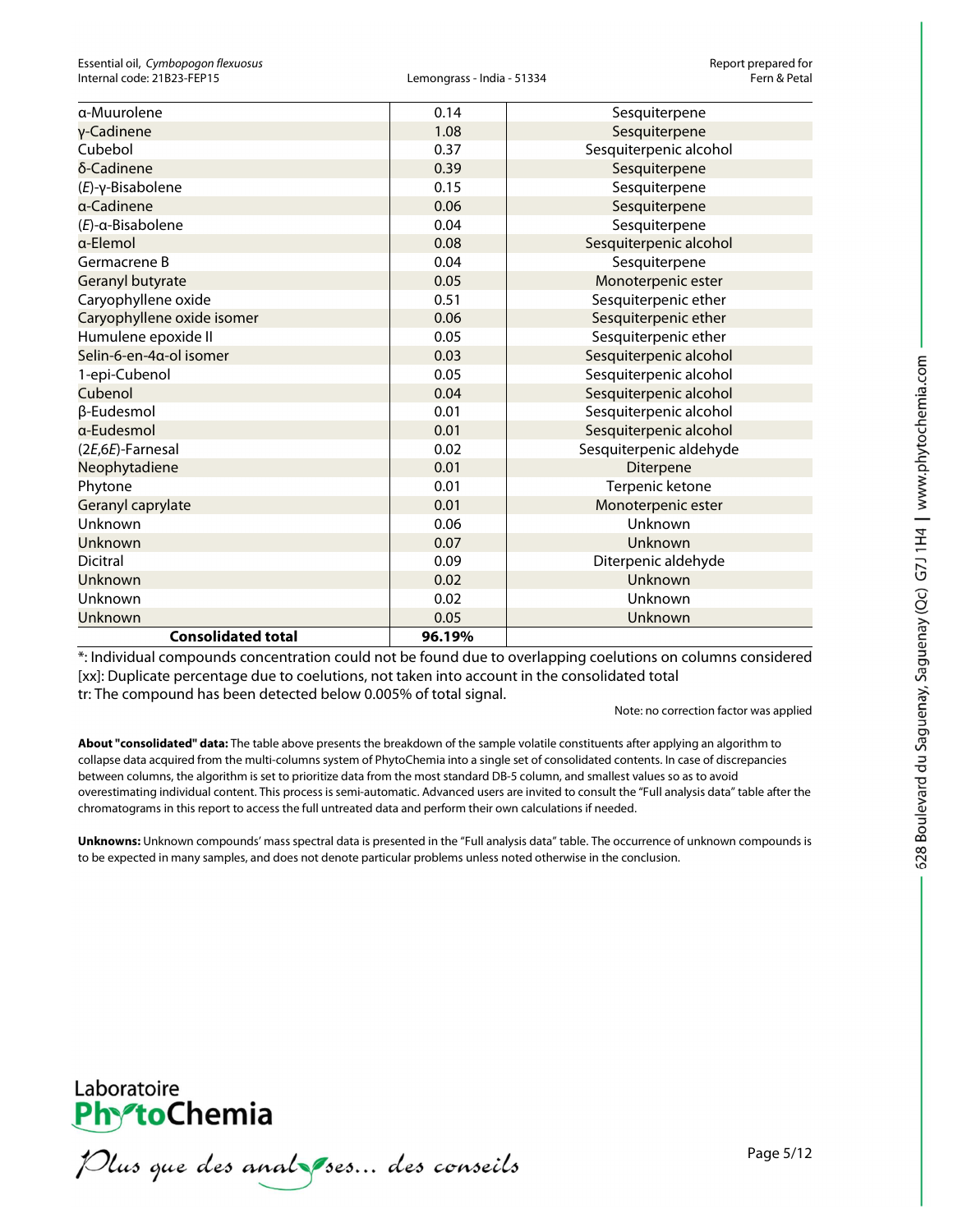# This page was intentionally left blank. The following pages present the complete data of the analysis.



Plus que des anal ses... des conseils

Page 6/12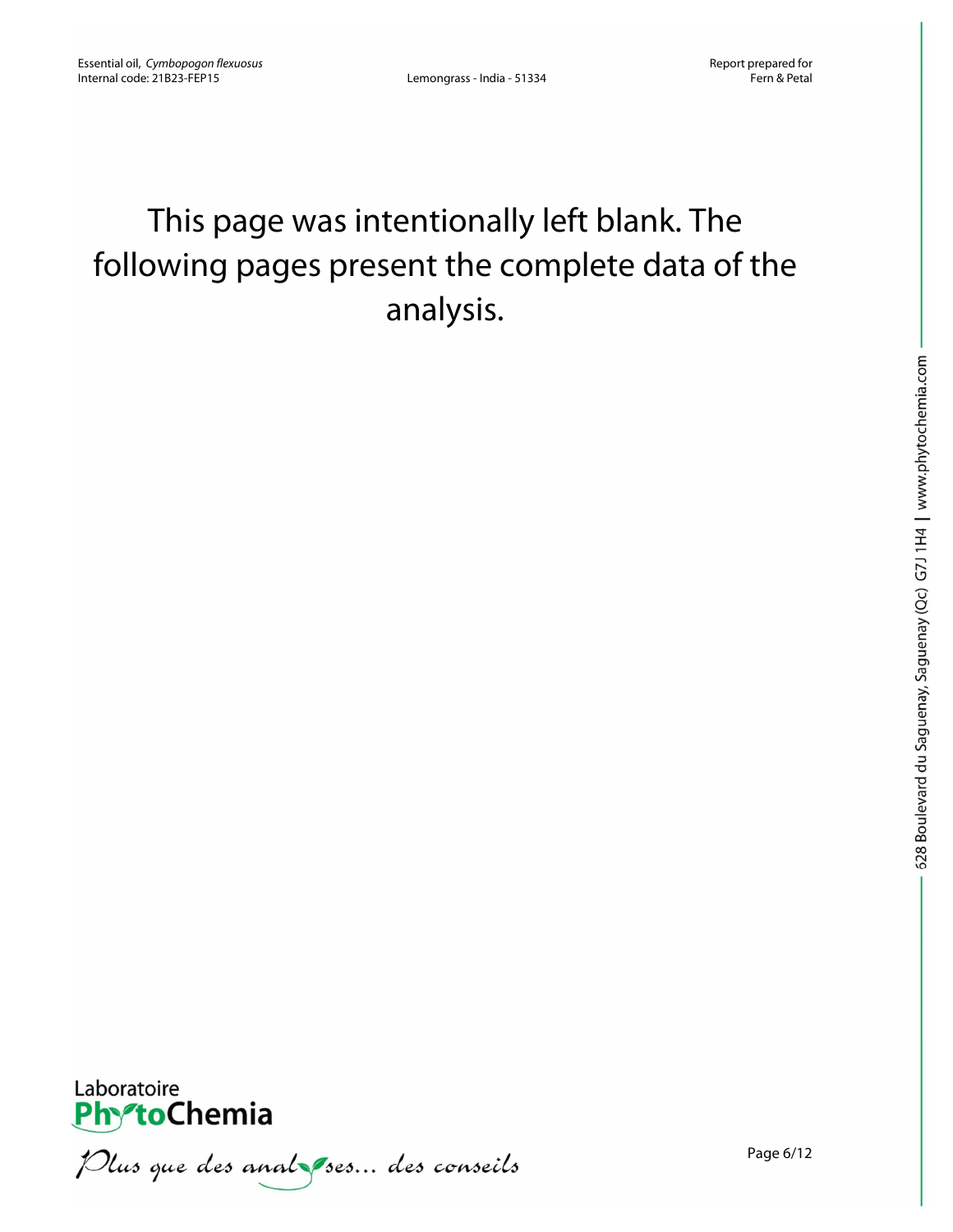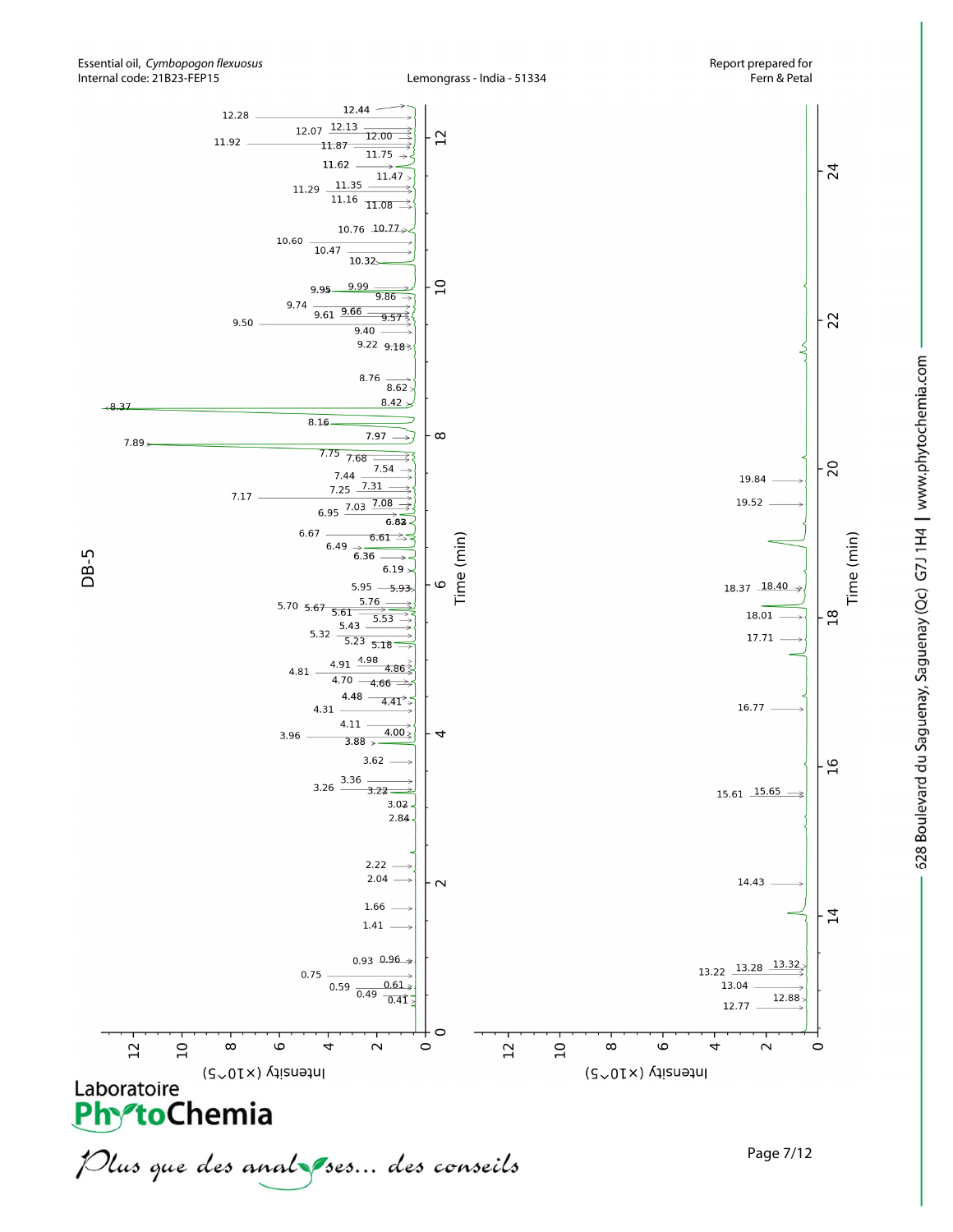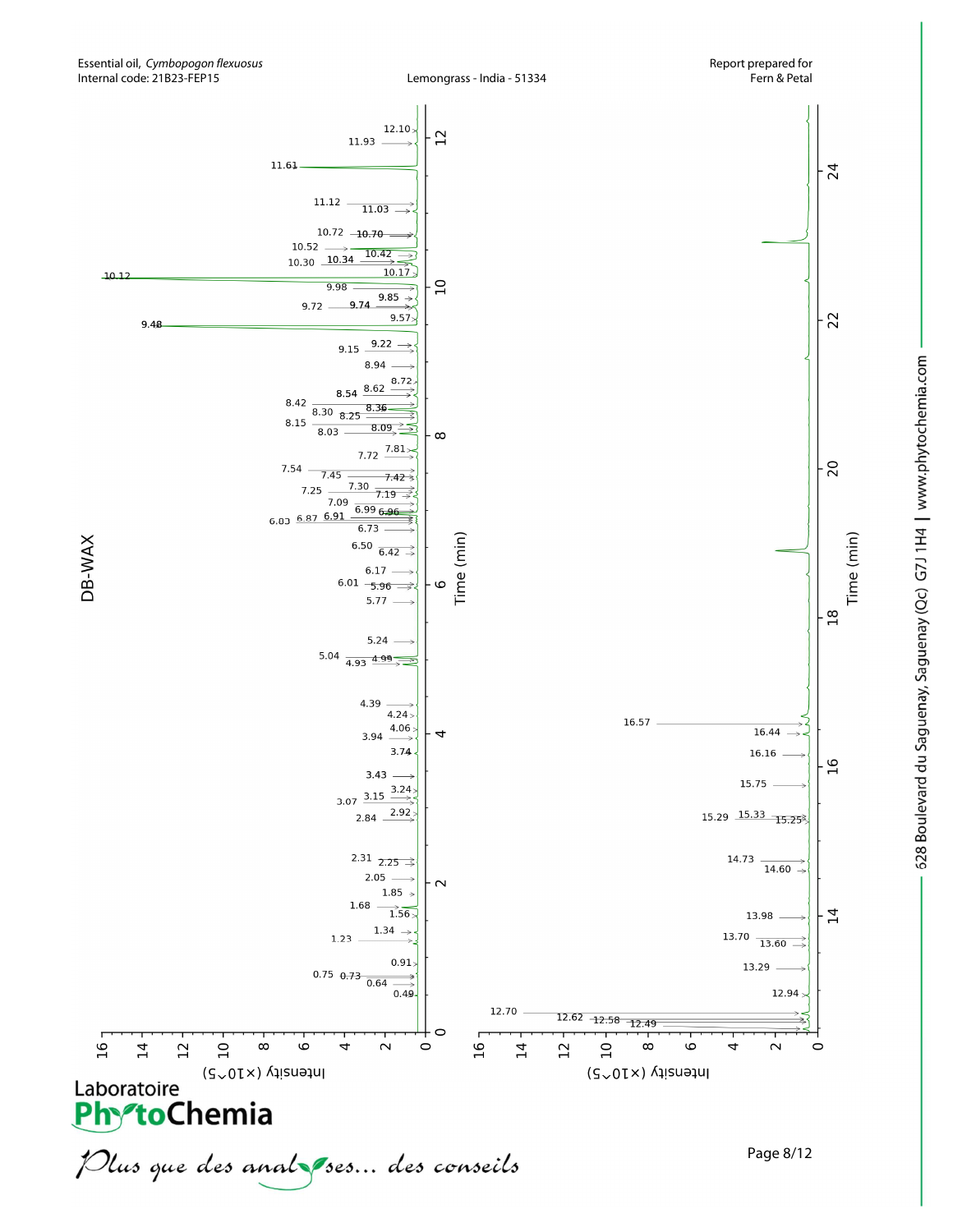# *FULL ANALYSIS DATA*

|                                                                      | <b>Column DB-5</b> |      |        | <b>Column DB-WAX</b> |      |        |
|----------------------------------------------------------------------|--------------------|------|--------|----------------------|------|--------|
| <b>Identification</b>                                                | R.T                | R.I  | $\%$   | R.T                  | R.I  | $\%$   |
| Isobutyral                                                           | 0.41               | 537  | tr     | 0.50                 | 783  | 0.05   |
| 2-Methyl-3-buten-2-                                                  | 0.49               | 601  | 0.05   | 1.56                 | 1016 | 0.05   |
| ol                                                                   |                    |      |        |                      |      |        |
| Isovaleral                                                           | 0.59               | 642  | 0.01   | 0.75                 | 887  | 0.01   |
| 2-Methylbutyral                                                      | 0.62               | 652  | 0.01   | 0.73                 | 880  | 0.01   |
| 2-Ethylfuran                                                         | 0.75               | 703  | tr     | 0.91                 | 919  | tr     |
| Isoamyl alcohol                                                      | 0.93               | 731  | 0.01   | $3.43*$              | 1179 | 0.02   |
| 2-Methylbutanol                                                      | 0.96               | 734  | tr     | $3.43*$              | 1179 | [0.02] |
| Hexanal                                                              | 1.41               | 799  | tr     | 1.85                 | 1044 | 0.01   |
| Unknown [m/z 81, 69<br>(80), 41 (65), 83 (52),<br>109 (48), 55 (47)] | 1.66               | 822  | 0.01   | 0.64                 | 844  | 0.01   |
| (3Z)-Hexenol                                                         | 2.04               | 854  | 0.02   | 5.77                 | 1349 | 0.02   |
| 4-Heptanone                                                          | 2.22               | 869  | 0.02   | 2.31                 | 1090 | 0.02   |
| <b>Tricyclene</b>                                                    | 2.84               | 917  | 0.11   | 1.23                 | 972  | 0.10   |
| α-Pinene                                                             | 3.02               | 930  | 0.14   | 1.34                 | 991  | 0.14   |
| Camphene                                                             | 3.22               | 942  | 0.78   | 1.68                 | 1027 | 0.78   |
| Thuja-2,4(10)-diene                                                  | 3.26               | 945  | 0.01   | 2.25                 | 1084 | 0.01   |
| Benzaldehyde                                                         | 3.36               | 952  | 0.01   | 7.30                 | 1462 | 0.02   |
| β-Pinene                                                             | 3.62               | 969  | 0.01   | 2.05                 | 1064 | 0.02   |
| Dehydro-1,8-cineole                                                  | $3.88*$            | 986  | 1.29   | 3.07                 | 1150 | 0.04   |
| 6-Methyl-5-hepten-2-<br>one                                          | $3.88*$            | 986  | [1.29] | 5.04                 | 1296 | 1.27   |
| <b>Myrcene</b>                                                       | 3.96               | 992  | 0.04   | 2.84                 | 1133 | 0.03   |
| Unknown [m/z 67, 82<br>$(50)$ , 41 $(47)$ , 55 $(31)$ ,<br>98 (14)]  | $4.00*$            | 995  | 0.06   | 4.99                 | 1293 | 0.03   |
| 6-Methyl-5-hepten-2-<br>ol                                           | $4.00*$            | 995  | [0.06] | $6.91*$              | 1433 | 0.11   |
| Octanal                                                              | 4.11               | 1002 | 0.09   | 4.39                 | 1250 | 0.06   |
| a-Terpinene                                                          | 4.31               | 1014 | 0.01   | 2.92                 | 1139 | 0.01   |
| para-Cymene                                                          | 4.41               | 1021 | 0.01   | 4.06                 | 1226 | 0.01   |
| Limonene                                                             | $4.48*$            | 1026 | 0.21   | 3.15                 | 1157 | 0.20   |
| 1,8-Cineole                                                          | $4.48*$            | 1026 | [0.21] | 3.24                 | 1164 | 0.01   |
| Benzeneacetaldehyde                                                  | 4.66               | 1037 | 0.01   | 8.72                 | 1571 | 0.01   |
| $(Z)$ -β-Ocimene                                                     | 4.70               | 1039 | 0.17   | $3.74*$              | 1203 | 0.17   |
| Seudenone?                                                           | 4.81               | 1046 | 0.01   | 8.25                 | 1534 | 0.01   |
| $(E)-\beta$ -Ocimene                                                 | 4.86               | 1049 | 0.11   | 3.94                 | 1217 | 0.11   |
| 2,6-Dimethyl-5-<br>heptenal (melonal)                                | 4.91               | 1052 | 0.03   | 5.24                 | 1311 | 0.03   |
| γ-Terpinene                                                          | 4.98               | 1056 | 0.01   | $3.74*$              | 1203 | [0.17] |
| cis-Linalool oxide<br>(fur.)                                         | 5.18               | 1069 | 0.02   | 6.50                 | 1402 | 0.02   |
| 4-Nonanone                                                           | 5.23               | 1073 | 0.79   | 4.93                 | 1289 | 0.80   |
| Camphenilone                                                         | 5.32               | 1078 | 0.03   | 6.42                 | 1396 | 0.01   |
| Terpinolene                                                          | $5.43*$            | 1085 | 0.05   | 4.24                 | 1239 | 0.04   |
| trans-Linalool oxide<br>(fur.)                                       | $5.43*$            | 1085 | [0.05] | 6.87                 | 1430 | 0.13   |

Plus que des analzes... des conseils

Page 9/12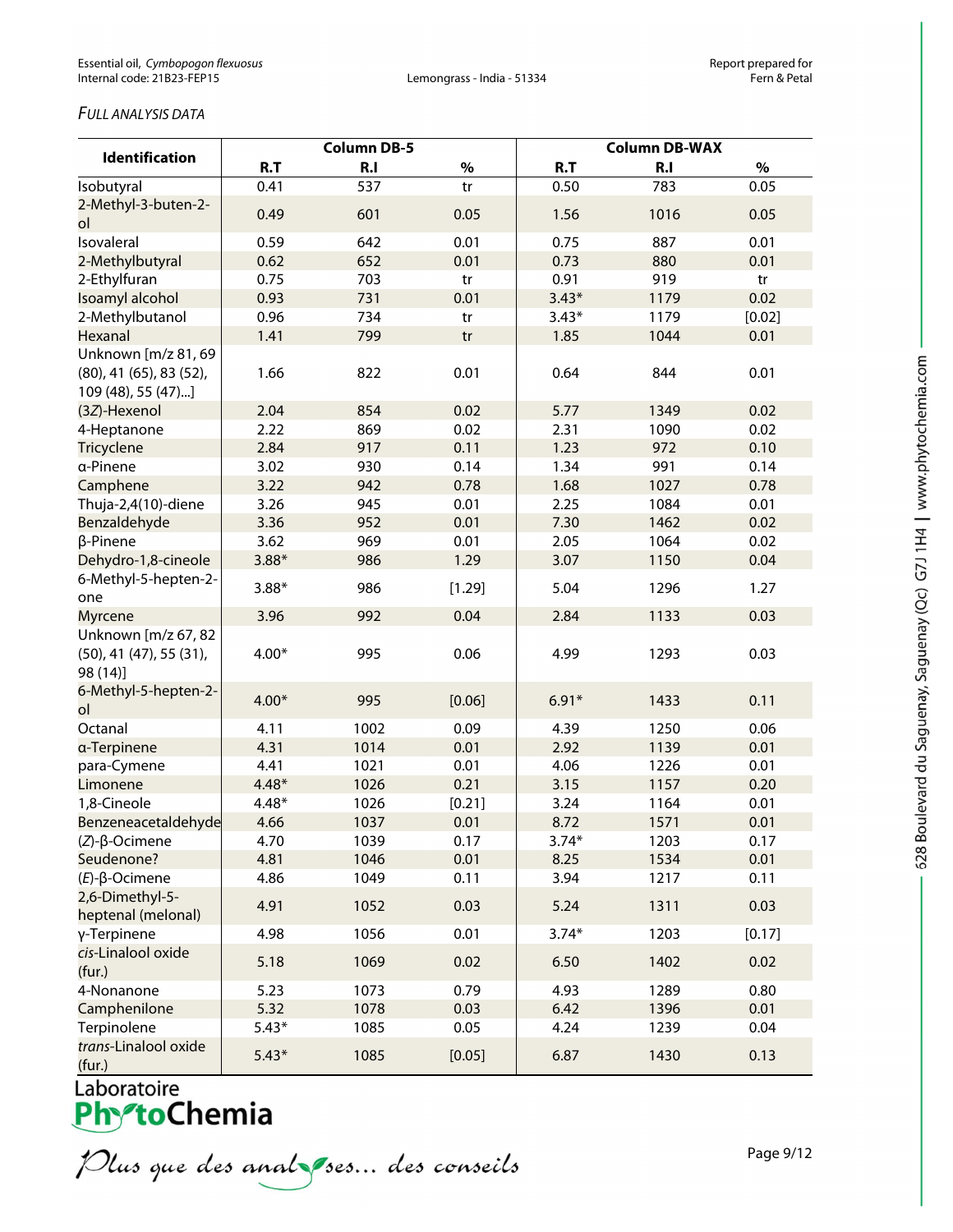| Essential oil, Cymbopogon flexuosus |
|-------------------------------------|
| Internal code: 21B23-FEP15          |

Lemongrass - India - 51334

Essential oil, *Cymbopogon flexuosus* Report prepared for

| 4-Nonanol                         | 5.53    | 1091 | 0.02   |           |      |        |
|-----------------------------------|---------|------|--------|-----------|------|--------|
| Rosefuran                         | 5.61    | 1097 | 0.20   | 5.96      | 1363 | 0.21   |
| Linalool                          | $5.67+$ | 1100 | 1.05   | 8.03      | 1518 | 0.96   |
| cis-Chrysanthemal?                | 5.70+   | 1102 | [1.05] | 6.01      | 1367 | 0.05   |
| (Z)-6-Methyl-3,5-                 | 5.76    | 1106 | 0.04   | $8.09*$   | 1522 | 0.09   |
| heptadien-2-one                   |         |      |        |           |      |        |
| Unknown [m/z 81, 79               |         |      |        |           |      |        |
| (19), 41 (12), 92 (8), 77         | 5.93    | 1117 | 0.01   | 6.17      | 1378 | 0.08   |
| (8)]                              |         |      |        |           |      |        |
| trans-para-Mentha-                |         |      |        |           |      |        |
| 2,8-dien-1-ol                     | 5.95    | 1118 | 0.02   | 8.94      | 1588 | 0.02   |
| Unknown [m/z 81, 70               |         |      |        |           |      |        |
| (98), 67 (63), 82 (53),           |         |      |        |           |      |        |
| 41 (46), 69 (46), 109             | $6.19*$ | 1134 | 0.16   | 6.83      | 1427 | 0.14   |
| (43)                              |         |      |        |           |      |        |
| Unknown [m/z 95, 67               |         |      |        |           |      |        |
| $(86)$ , 41 $(68)$ , 82 $(64)$ ,  | $6.19*$ | 1134 | [0.16] | 7.54      | 1480 | 0.01   |
| 123(62)                           |         |      |        |           |      |        |
| trans-Chrysanthemal               | $6.36*$ | 1145 | 0.30   | 7.19      | 1454 | 0.27   |
| exo-Isocitral                     | $6.36*$ | 1145 | [0.30] | 7.45      | 1474 | 0.08   |
| Citronellal                       | 6.49    | 1153 | 2.14   | 6.96      | 1437 | 2.06   |
| Borneol                           | 6.61    | 1161 | 0.20   | $9.74*$ † | 1653 | [0.44] |
| Isoneral                          | 6.67    | 1164 | 0.42   | 7.81      | 1500 | 0.38   |
| Unknown [m/z 84, 83               |         |      |        |           |      |        |
| $(74)$ , 137 $(56)$ , 41 $(47)$ , |         |      |        |           |      |        |
| 93 (43), 108 (40) 152             | $6.82*$ | 1175 | 0.35   | 9.57      | 1639 | 0.11   |
| (2)]                              |         |      |        |           |      |        |
| Terpinen-4-ol                     | $6.82*$ | 1175 | [0.35] | $8.54*$   | 1557 | 0.28   |
| Rosefuran oxide                   | $6.82*$ | 1175 | [0.35] | $8.54*$   | 1557 | [0.28] |
| Isogeranial                       | 6.95    | 1183 | 0.67   | 8.15      | 1527 | 0.65   |
| a-Terpineol                       | 7.03    | 1188 | 0.13   | 9.74*†    | 1653 | [0.44] |
| Unknown [m/z 43, 81               |         |      |        |           |      |        |
| (47), 67 (45), 69 944),           |         |      |        |           |      |        |
| 41 (42), 59 (40), 55              | $7.08*$ | 1191 | 0.07   | 9.15      | 1604 | 0.05   |
| $(39)$ ]                          |         |      |        |           |      |        |
| Myrtenal                          | $7.08*$ | 1191 | [0.07] | 8.62      | 1563 | 0.01   |
| trans-Isopiperitenol              | 7.17    | 1197 | 0.06   | 10.34*    | 1702 | 1.82   |
| Unknown [m/z 84, 41               |         |      |        |           |      |        |
| (83), 83 (79), 91 (76),           |         |      |        |           |      |        |
| 93 (67), 119 (64), 137            | 7.26    | 1203 | 0.05   |           |      |        |
| (63), 109 (54), 108               |         |      |        |           |      |        |
| $(54)$ 152 $(4)$ ]                |         |      |        |           |      |        |
| Decanal                           | 7.31    | 1206 | 0.13   | 7.25      | 1458 | 0.12   |
| cis-Isopiperitenol                | 7.44    | 1215 | 0.01   | 10.30     | 1699 | 0.43   |
| 2,3-Epoxyneral?                   | 7.54    | 1222 | 0.03   |           |      |        |
| Nerol                             | 7.68    | 1232 | 0.24   | $11.03*$  | 1760 | 0.29   |
| Citronellol                       | 7.74    | 1236 | 0.16   | 10.70*    | 1732 | 0.20   |
| Neral                             | 7.89    | 1246 | 28.50  | $9.48*$   | 1632 | 28.23  |
| Piperitone                        | $7.97*$ | 1251 | 0.16   | $9.85*$   | 1661 | 0.18   |
| $(E)$ -Isogeraniol?               | $7.97*$ | 1251 | [0.16] | 11.12     | 1768 | 0.03   |
| Geraniol                          | 8.16    | 1264 | 7.34   | 11.61     | 1810 | 7.44   |
| Geranial                          | 8.37    | 1278 | 37.46  | 10.12     | 1684 | 37.15  |

# Laboratoire<br>**Phy<sup>s</sup>toChemia**

Plus que des analzes... des conseils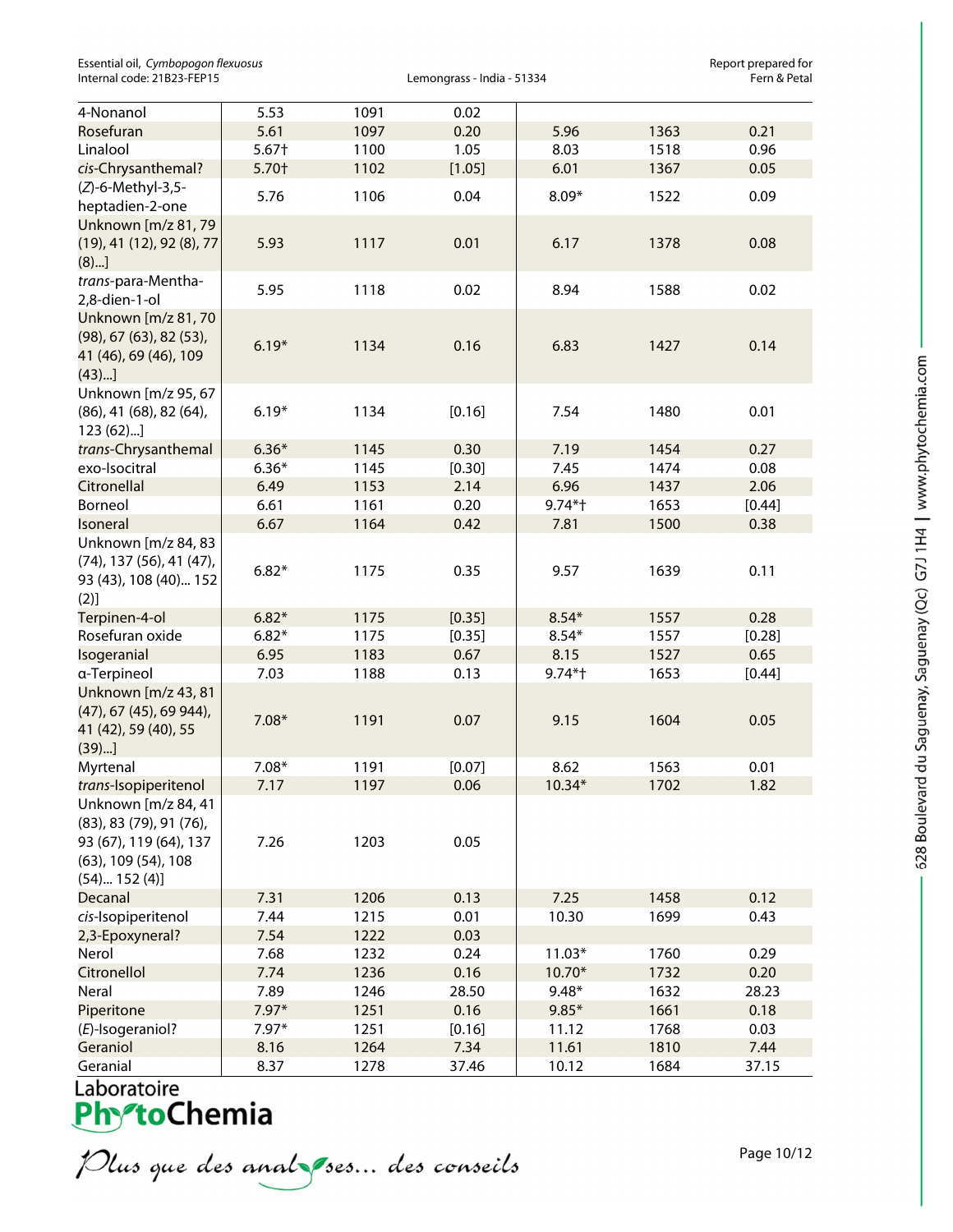Essential oil, *Cymbopogon flexuosus* Report prepared for Internal code: 21B23-FEP15

| Unknown [m/z 43, 69<br>(77), 41 (70), 109                           | 8.42      | 1282 | 0.09   | 12.94     | 1931 | 0.19    |
|---------------------------------------------------------------------|-----------|------|--------|-----------|------|---------|
| $(54)$ 152 $(6)$ ]                                                  |           |      |        |           |      |         |
| 2-Undecanone                                                        | 8.62      | 1296 | 0.05   | $8.54*$   | 1557 | [0.28]  |
| <b>Geranyl formate</b>                                              | 8.76      | 1305 | 0.07   | $9.85*$   | 1661 | [0.18]  |
| Neric acid                                                          | 9.18      | 1331 | 0.06   | 16.16     | 2243 | 0.09    |
| Unknown [m/z 82, 59<br>(44), 41 (43), 95 (31),<br>43 (29), 81 (24)] | 9.22      | 1333 | 0.10   | $12.62*$  | 1900 | 0.15    |
| a-Cubebene                                                          | 9.40      | 1346 | 0.02   | 6.73      | 1419 | 0.02    |
| Citronellyl acetate                                                 | 9.50      | 1353 | 0.08   | $9.48*$   | 1632 | [28.23] |
| Cyclosativene I                                                     | $9.57+$   | 1358 | 0.52   | $6.91*$   | 1433 | [0.11]  |
| Cyclosativene II                                                    | $9.61+$   | 1361 | [0.52] | 6.99      | 1439 | 0.05    |
| Geranic acid                                                        | $9.66*$ † | 1364 | [0.52] | 16.57     | 2286 | 0.28    |
| Neryl acetate                                                       | $9.66*$ † | 1364 | [0.52] | 10.17     | 1688 | 0.03    |
| a-Copaene                                                           | 9.74      | 1370 | 0.11   | 7.09      | 1446 | 0.04    |
| β-Bourbonene                                                        | 9.86      | 1378 | 0.04   | 7.42      | 1471 | 0.03    |
| Geranyl acetate                                                     | $9.95*$   | 1385 | 4.11   | 10.52     | 1716 | 4.13    |
| β-Cubebene                                                          | $9.95*$   | 1385 | [4.11] | 7.72      | 1493 | 0.09    |
| β-Elemene                                                           | 9.99      | 1388 | 0.22   | $8.36*$   | 1543 | 1.99    |
| β-Caryophyllene                                                     | $10.32*$  | 1412 | 1.90   | $8.36*$   | 1543 | [1.99]  |
| β-Ylangene                                                          | $10.32*$  | 1412 | [1.90] | $8.09*$   | 1522 | [0.09]  |
| β-Copaene                                                           | 10.47     | 1422 | 0.06   | 8.30      | 1538 | 0.04    |
| trans-a-Bergamotene                                                 | 10.60     | 1432 | 0.02   | 8.42      | 1548 | 0.02    |
| (E)-Isoeugenol                                                      | 10.76     | 1444 | 0.38   | 16.44     | 2272 | 0.39    |
| a-Humulene                                                          | 10.77     | 1445 | 0.24   | $9.22*$   | 1611 | 0.22    |
| trans-Cadina-1(6),4-<br>diene                                       | 11.08     | 1468 | 0.03   | $9.22*$   | 1611 | [0.22]  |
| Germacrene D                                                        | 11.16     | 1474 | 0.15   | $9.72+$   | 1651 | 0.44    |
| γ-Amorphene                                                         | 11.29     | 1484 | 0.01   | $9.74*$ † | 1653 | [0.44]  |
| epi-Cubebol                                                         | 11.35     | 1488 | 0.19   | 11.93     | 1838 | 0.16    |
| a-Muurolene                                                         | 11.47     | 1497 | 0.14   | 9.98      | 1672 | 0.05    |
| γ-Cadinene                                                          | $11.62*$  | 1508 | 1.45   | $10.34*$  | 1702 | [1.82]  |
| Cubebol                                                             | $11.62*$  | 1508 | [1.45] | 12.49     | 1888 | 0.37    |
| δ-Cadinene                                                          | 11.75     | 1519 | 0.39   | 10.34*    | 1702 | [1.82]  |
| (E)-γ-Bisabolene                                                    | 11.87     | 1528 | 0.15   | 10.42     | 1709 | 0.16    |
| a-Cadinene                                                          | 11.92     | 1532 | 0.06   | 10.72     | 1734 | 0.08    |
| $(E)$ -a-Bisabolene                                                 | 12.00     | 1538 | 0.04   | $10.70*$  | 1732 | [0.20]  |
| a-Elemol                                                            | 12.07     | 1543 | 0.08   | 13.98     | 2028 | 0.06    |
| Germacrene B                                                        | 12.13     | 1548 | 0.04   | $11.03*$  | 1760 | [0.29]  |
| Geranyl butyrate                                                    | 12.28     | 1560 | 0.05   | 12.10     | 1853 | 0.08    |
| Caryophyllene oxide                                                 | 12.44*    | 1572 | 0.58   | 12.70     | 1909 | 0.51    |
| Caryophyllene oxide<br>isomer                                       | 12.44*    | 1572 | [0.58] | $12.62*$  | 1900 | [0.15]  |
| Humulene epoxide II                                                 | 12.77     | 1598 | 0.05   | 13.29     | 1963 | 0.05    |
| Selin-6-en-4a-ol                                                    |           |      |        |           |      |         |
| isomer                                                              | 12.88     | 1607 | 0.03   | 14.73     | 2099 | 0.13    |
| 1-epi-Cubenol                                                       | 13.04     | 1620 | 0.05   | 13.70     | 2001 | 0.05    |
| Cubenol                                                             | 13.22     | 1635 | 0.04   | 13.60     | 1992 | 0.04    |
| β-Eudesmol                                                          | 13.28     | 1640 | 0.01   | 15.33     | 2159 | 0.01    |
| a-Eudesmol                                                          | 13.32     | 1644 | 0.01   | 15.30     | 2156 | 0.02    |
| (2E,6E)-Farnesal                                                    | 14.43     | 1737 | 0.02   | 15.75     | 2201 | 0.03    |

Laboratoire<br>**Phy<sup>s</sup>toChemia** 

Plus que des analzes... des conseils